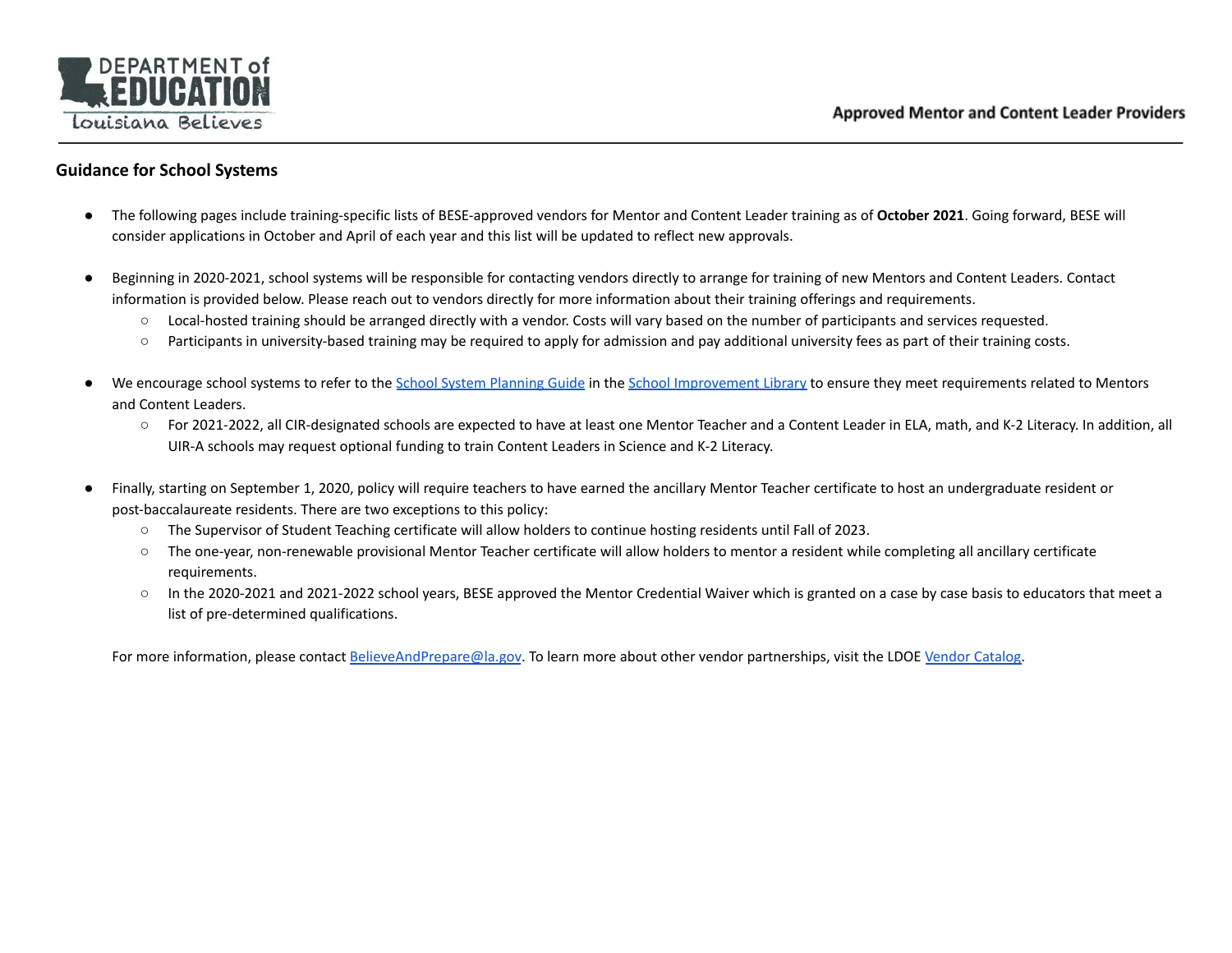

## Training Name: **Mentor Teacher Training**

Training Description: This training prepares local educators to become certified Mentor Teachers who will support undergraduate residents, post-baccalaureate candidates, and developing teachers in their district. Beginning September 1,2020, Mentor Teacher certification will be required to host a resident teacher.

Mentor Teacher training focuses on improving participants' knowledge of essential content, content pedagogy, and methods to support others in their development of these concepts and skills. These following skills and knowledge are at the core of Mentor Teacher training:

- Building strong relationships with their residents/teachers
- Identifying and addressing the needs of residents/teachers based on teacher preparation competencies
- Implementing regular observation and feedback cycles to deliver resources and coaching for residents/teachers
- Tracking resident/teacher progress and facilitating self-reflection and improvement

To be eligible for certification, Mentor Teachers must also pass the training-aligned Louisiana Mentor Teacher Assessment Series.

| Provider                                  | <b>Delivery Method</b>                                                                                            | <b>Training Offered and Cost</b>                                                                                                                                | <b>Contact Person</b>                                   |
|-------------------------------------------|-------------------------------------------------------------------------------------------------------------------|-----------------------------------------------------------------------------------------------------------------------------------------------------------------|---------------------------------------------------------|
| A+PEL                                     | Online and in-person (when<br>possible) with a combination of<br>asynchronous, hybrid, and<br>in-person training. | Offering open, rolling enrollment<br><u> Individual</u> : \$399<br>District: Contact vendor for more information; starting at<br>\$9,000 for in-person training | Keith Courville<br>(keith@apeleducators.org)            |
| <b>Crescent City Schools</b>              | Online and in-person (when<br>possible) with virtual training<br>combined with self-guided<br>activities.         | Training Offered to Crescent City Schools Employees Only                                                                                                        | Cynthia Costello<br>(ccostello@crescentcityschools.org) |
| <b>Collegiate Academies</b>               | Online and in-person (when<br>possible) with training from a<br>facilitator.                                      | Offering district training<br>District: Contact vendor for more information (costs will<br>vary based on number of participants)                                | Soraya Verjee<br>(sverjee@collegiateacademies.org)      |
| Dana Center at the University<br>of Texas | Online and in-person (when<br>possible) with virtual training<br>combined with self-guided<br>activities.         | Offering centralized and district training<br>District: Contact vendor for more information (costs will<br>vary based on number of participants and services    | Shelly Ledoux<br>(shelly.ledoux@austin.utexas.edu)      |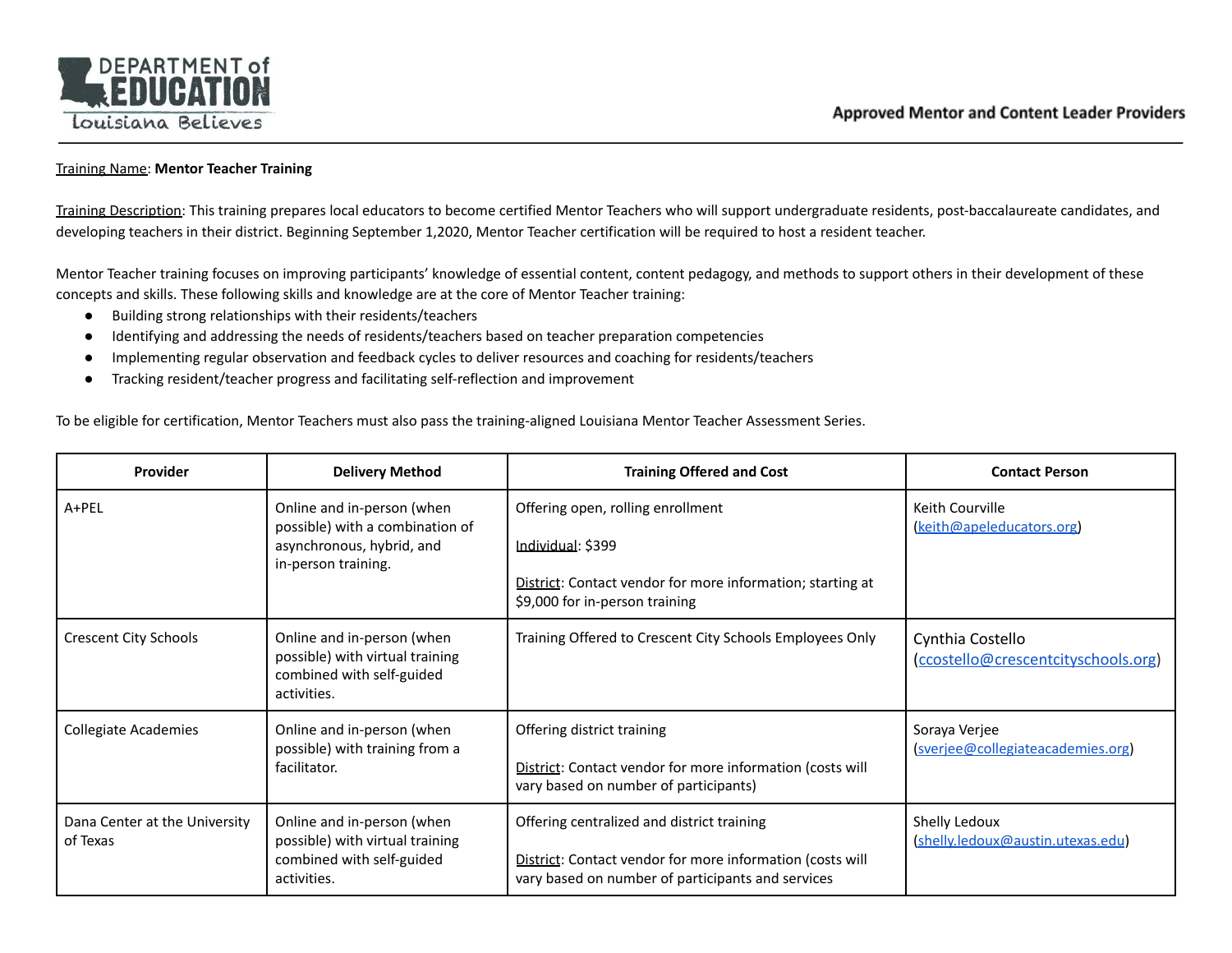

Louisiana Believes

|                                                           |                                                                    | provided)                                                                                            |                                                         |  |
|-----------------------------------------------------------|--------------------------------------------------------------------|------------------------------------------------------------------------------------------------------|---------------------------------------------------------|--|
| <b>Grambling State University</b>                         | Online and in-person (when<br>possible) with self-guided online    | Offering centralized training                                                                        | Cheryl Ensley<br>(enslevc@gram.edu)                     |  |
|                                                           | training.                                                          | Individual: \$1790 (6 graduate credit hours)                                                         |                                                         |  |
| <b>Grant Parish</b>                                       | Online and in-person (when<br>possible) with training from a       | Offering centralized and district training                                                           | Amy Merrell<br>(amy.merrell@gpsb.org)                   |  |
|                                                           | facilitator.                                                       | In-District: \$200 includes assessment fee                                                           |                                                         |  |
|                                                           |                                                                    | Out of District: \$675 includes assessment fee                                                       |                                                         |  |
| Learning Forward                                          | Online and in-person (when<br>possible) with virtual training from | Offering centralized and district training                                                           | <b>Tom Manning</b><br>(tom.manning@learningforward.org) |  |
|                                                           | a facilitator.                                                     | District: Contact vendor for more information (costs will<br>vary based on number of participants)   |                                                         |  |
| Louisiana State University -<br><b>Baton Rouge</b>        | Online with a combination of<br>self-guided/recorded webinars and  | Offering centralized and district training                                                           | Dr. Angella Stringer<br>(Astringer@Isu.edu)             |  |
|                                                           | trainings with a facilitator.                                      | Individual: graduate level tuition for three hour course                                             |                                                         |  |
| Louisiana State University -<br>Shreveport                | Online with a combination of<br>self-guided/recorded webinars and  | Offering centralized training                                                                        | Dr. Tracey Burrell<br>(tracey.burrell@lsus.edu)         |  |
|                                                           | trainings with a facilitator.                                      | Individual: graduate level tuition per credit hour                                                   |                                                         |  |
| Louisiana Tech University                                 | Online with self-guided training<br>with weekly Zoom meetings for  | Offering centralized and district training.                                                          | Amy Vessel<br>(avessel@latech.edu)                      |  |
|                                                           | continuous support.                                                | Additional training and pricing information can be found on<br>the website here.                     | <b>Dustin Hebert</b>                                    |  |
|                                                           |                                                                    |                                                                                                      | (hebertd@latech.edu)                                    |  |
|                                                           |                                                                    | Contact vendor with additional questions.                                                            |                                                         |  |
| The Loyola University New<br>Orleans/Xavier University of | Online and in-person (when<br>possible)                            | Offering centralized training                                                                        | Dr. Glenda Hembree<br>(gghembre@loyno.edu)              |  |
| Louisiana Collaborative                                   |                                                                    | Individual: Contact vendor for more information (costs will<br>vary based on number of participants) |                                                         |  |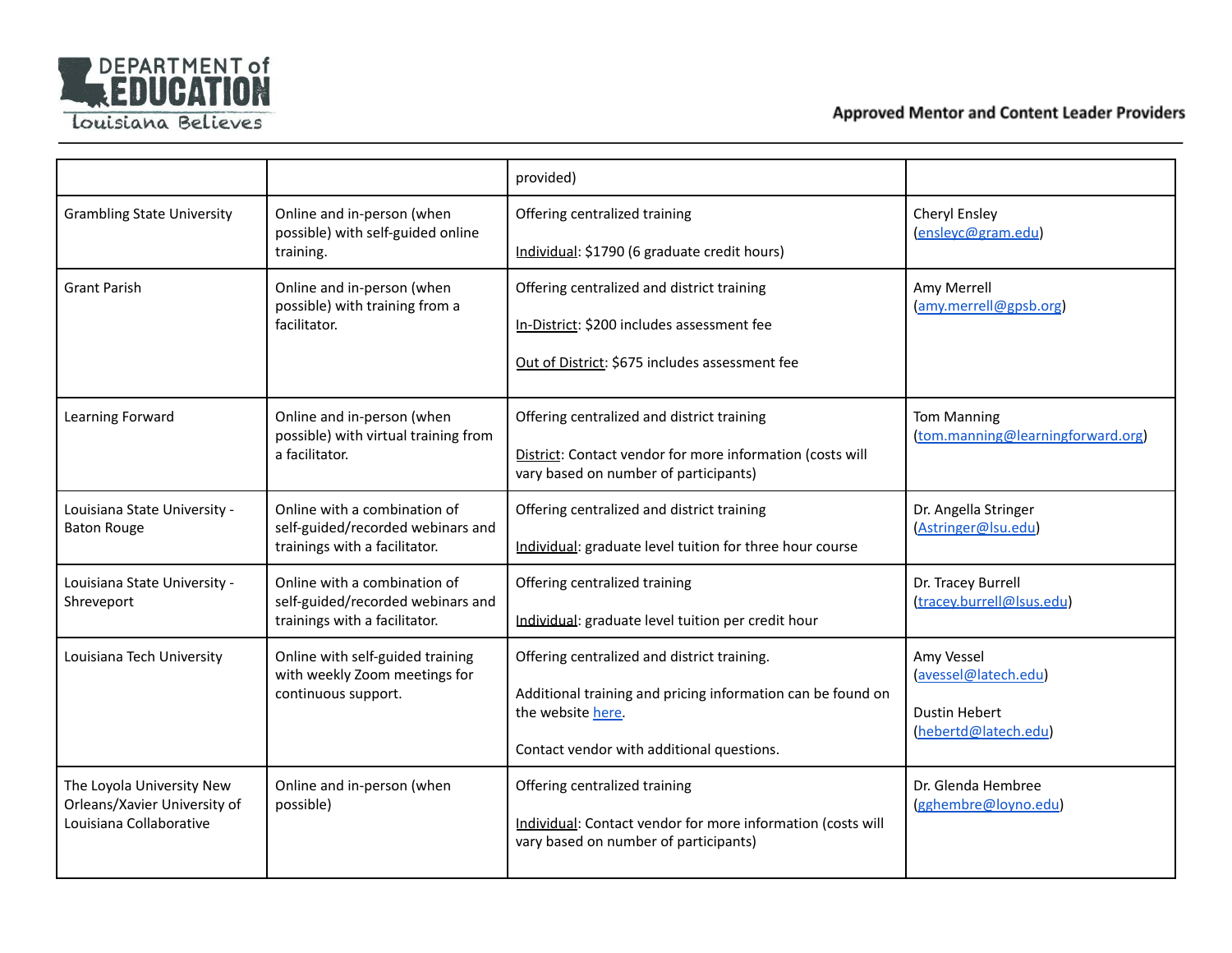

Louisiana Believes

| <b>McNeese State University</b>                         | Online with recorded webinars.                                                                                                     | Offering centralized training<br>Individual: \$900 (6 graduate credit hours) plus \$175<br>assessment fee                                                                               | Angelique Ogea (aogea@mcneese.edu)<br><b>or</b><br>Fara Seal (fseal@mcneese.edu)            |
|---------------------------------------------------------|------------------------------------------------------------------------------------------------------------------------------------|-----------------------------------------------------------------------------------------------------------------------------------------------------------------------------------------|---------------------------------------------------------------------------------------------|
| <b>Nicholls State University</b>                        | Online and in-person (when<br>possible)                                                                                            | Offering centralized training<br>Individual: \$375 plus \$175 assessment fee                                                                                                            | <b>Channing Parfait</b><br>(channing.parfait@nicholls.edu)                                  |
| National Institute for<br>Excellence in Teaching (NIET) | Online and in-person (when<br>possible) with a combination of<br>synchronous (virtual training) and<br>some asynchronous sessions. | Offering centralized and district training<br>District: Contact vendor for more information; training rates<br>assessed per day, not per participant                                    | Sheila Talamo<br>(stalamo@niet.org)                                                         |
| Northwestern State University                           | Online with self-guided training                                                                                                   | Offering centralized training<br>Individual: \$250 per course (two courses) plus \$175<br>assessment fee                                                                                | Ramona A. Wynder<br>(wynder@nsula.edu)                                                      |
| <b>Oxford Teachers Academy</b>                          | Online with combination of<br>self-guided, recorded, and live<br>virtual trainings.                                                | Offering centralized training<br>Individual: \$2,250                                                                                                                                    | Donna Hyatt Scarlett<br>(dscarlett@reach.edu)<br>Rose Chantiluke<br>(rchantiluke@reach.edu) |
| Relay Graduate School of<br>Education                   | Online and in-person (when<br>possible) with training from a<br>facilitator.                                                       | Offering centralized and district training<br>Individual: Contact vendor for more information (costs will<br>vary based on number of participants)<br>District: \$1,600 per participant | Aspen Davis<br>(ADavis@relay.edu)                                                           |
| SchoolKit                                               | Online and in-person (when<br>possible) with virtual training.                                                                     | Offering centralized and district training<br>District: Contact vendor for more information (costs will<br>vary based on number of participants and services<br>provided)               | <b>Ethan Mitnick</b><br>(ethan@schoolkitgroup.com)                                          |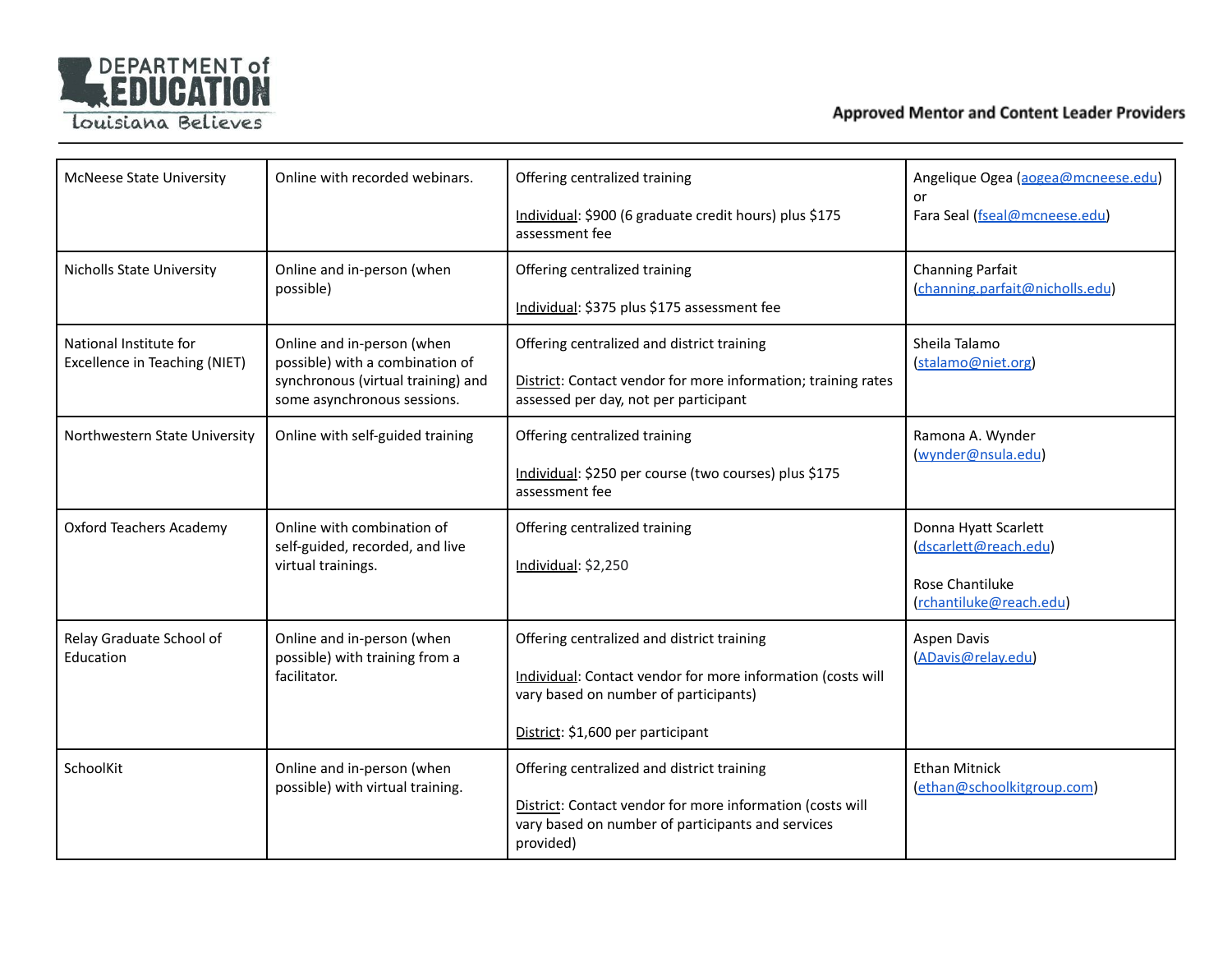

| Southeastern Louisiana<br>University      | Online and in-person (when<br>possible) with self-guided training                               | Offering centralized training<br>Individual: \$800 (6 graduate credit hours) plus \$175<br>assessment fee                                                                                                        | Jordan Ahrend<br>(jordan.ahrend@selu.edu)                 |
|-------------------------------------------|-------------------------------------------------------------------------------------------------|------------------------------------------------------------------------------------------------------------------------------------------------------------------------------------------------------------------|-----------------------------------------------------------|
| Southern University                       | Online with virtual training from a<br>facilitator.                                             | Offering centralized and district training<br>Individual: \$1,111 plus \$175 assessment fee                                                                                                                      | Verjanis Peoples<br>(verjanis peoples@subr.edu)           |
| St. Charles Parish                        | Online and in-person (when<br>possible) with combination of<br>recorded & live support sessions | Offering district training                                                                                                                                                                                       | Margaret Tobi Flair<br>(mherzogflair@stcharles.k12.la.us) |
| St. Tammany Parish Schools                | Online and in-person (when<br>possible) with combination of<br>recorded & live support sessions | Offering district training<br>No charge for St. Tammany teachers.                                                                                                                                                | Amiee Lemane<br>(amiee.lemane@stpsb.org)                  |
| Tangipahoa Parish Schools                 | Online and in-person (when<br>possible) with live training with a<br>facilitator                | Offer district training<br>No charge for Tangipahoa teachers.                                                                                                                                                    | Jill Foster<br>(Jill.Foster@tangischools.org)             |
| <b>Teach For America</b>                  | Online and in-person (when<br>possible) with live training with a<br>facilitator                | Offering centralized training. Contact vendor for more<br>information regarding larger-scale partnerships. Additional<br>program information can be found here.<br>Individual: \$2,000 (includes assessment fee) | Tom DeLay<br>(mentorteacher@teachforamerica.org)          |
| The Teaching and Learning<br>Center (LAE) | Online with a combination of<br>virtual webinars and self-guided<br>training.                   | Offering centralized and district training<br>District: \$0 for two Elementary cohorts, plus \$175<br>assessment fee                                                                                             | Suzanne Harris<br>(sharris@lae.org)                       |
| <b>TNTP</b>                               | Online and in-person (when<br>possible) with live training with a<br>facilitator                | Offering centralized training. Additional program<br>information can be found here.<br>Individual: \$2,200 (includes assessment fee)                                                                             | Ronicka Briscoe<br>(ronicka.briscoe@tntp.org)             |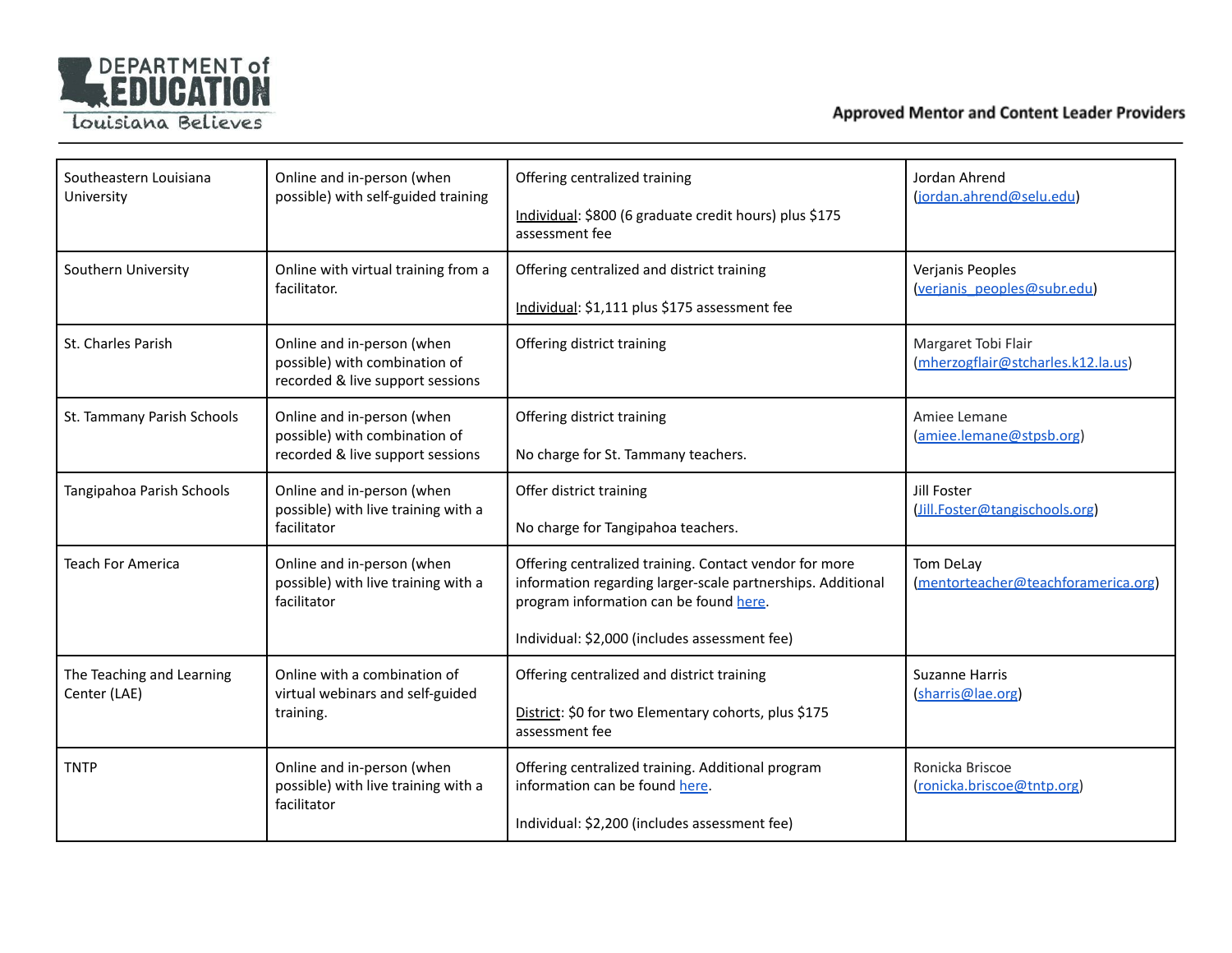

Louisiana Believes

| University of Holy Cross                | Online with self-guided online<br>training                                                      | Offering centralized training<br>Individual: \$2,115 (After 50% discount for full-time<br>classroom teachers: \$1057.50). Fall fees for 3 credit hours:<br>\$326                                                                                                               | Brooke Muntean, Ph.D.<br>(bmuntean@uhcno.edu) |
|-----------------------------------------|-------------------------------------------------------------------------------------------------|--------------------------------------------------------------------------------------------------------------------------------------------------------------------------------------------------------------------------------------------------------------------------------|-----------------------------------------------|
| University of Louisiana at<br>Lafayette | Online with a combination of<br>virtual webinars and self-guided<br>training.                   | Offering centralized and district training<br>Individual: \$150 plus \$175 assessment fee                                                                                                                                                                                      | Peter Sheppard<br>(psheppard@louisiana.edu)   |
| University of Louisiana at<br>Monroe    | Online and in-person (when<br>possible) with virtual and<br>self-guided trainings               | Offering centralized training<br>Individual: \$400 plus \$175 assessment fee                                                                                                                                                                                                   | Myra Lovett<br>(mlovett@ulm.edu)              |
| University of New Orleans               | Online and in-person (when<br>possible) with synchronous and<br>asynchronous online instruction | Offering centralized and district training<br>Individual: \$750 for PD pathway and regular tuition for<br>Masters pathway (effective Fall 2021)<br>District: Contact vendor for more information (costs will<br>vary based on number of participants and services<br>provided) | Dr. Paul T Bole<br>(pbole@uno.edu)            |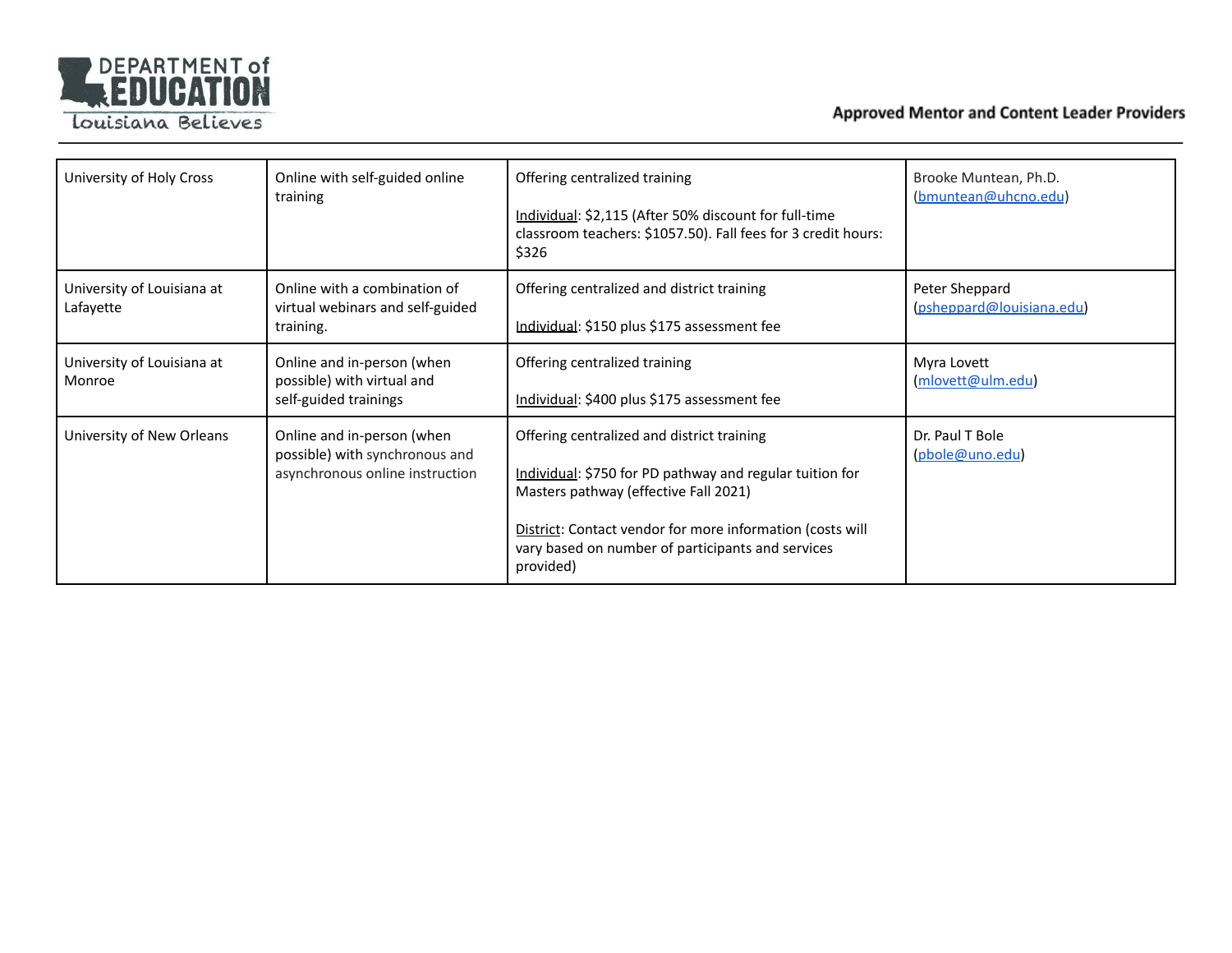

## Training Name: **Content Leader Training**

Training Description: This training prepares local educators to deliver high-quality, content-rich professional development sessions and to facilitate adult learning in their school or district.

Content Leader training provides deep knowledge of ELA, math, K-2 Literacy, and science content and content pedagogy, as well as deep analysis of a tier one curriculum. Content Leaders also develop an understanding of adult learning theory and necessary skills to facilitate high-quality learning experiences for their fellow educators. Following training, Content Leaders are also given access to 36 hours of turn-key professional development materials on which they have been trained for Delivery.

To be eligible for certification, Content Leaders must also pass the training-aligned Louisiana Content Leader Assessment Series.

| <b>Provider</b>                           | <b>Content Area(s)</b>                           | <b>High-Quality Curricula</b>                                         | <b>Delivery Method</b>                                                                                               | <b>Training Offered and Cost</b>                                                                                                                                                                                                                                            | <b>Contact Person</b>                                                                                                                                                |
|-------------------------------------------|--------------------------------------------------|-----------------------------------------------------------------------|----------------------------------------------------------------------------------------------------------------------|-----------------------------------------------------------------------------------------------------------------------------------------------------------------------------------------------------------------------------------------------------------------------------|----------------------------------------------------------------------------------------------------------------------------------------------------------------------|
| A+PEL                                     | ELA, Math, &<br>K-2 Literacy<br>(both parts)     | <b>ELA Guidebooks</b><br>Eureka Math<br>K-2: CKLA                     | Online and in-person<br>(when possible) with a<br>combination of<br>asynchronous, hybrid,<br>and in-person training. | Offering open, rolling enrollment for<br>centralized and district training.<br>Individual: \$399 for ELA & Math online<br>training; \$299 for K-2 Literacy before July 1<br>District: Contact vendor for more<br>information; starting at \$9,000 for<br>in-person training | Keith Courville<br>(keith@apeleducators.org)                                                                                                                         |
| Dana Center at the<br>University of Texas | Math, Science,<br>& K-2 Literacy<br>(both parts) | Eureka Math<br>Science: OpenSciEd<br>K-2: CKLA                        | Online with self-guided<br>activities.                                                                               | Offering centralized and district training<br>District: Contact vendor for more<br>information (costs will vary based on<br>number of participants and services<br>provided)                                                                                                | Shelly Ledoux<br>(shelly.ledoux@austin.utexas.e<br>$du$                                                                                                              |
| <b>Great Minds</b>                        | ELA, Math, &<br>Science                          | Wit & Wisdom®<br>Eureka Math <sup>®</sup><br>PhD Science <sup>®</sup> | Virtual and in-person<br>(when possible)<br>facilitator-led live<br>trainings.                                       | Offering centralized and district-specific<br>trainings. Additional program information<br>can be found below:<br>ELA<br>Math<br><b>Science</b>                                                                                                                             | <b>Training Questions:</b><br>ELA (K-8): Amanda Stephens<br>(Amanda.Stephens@greatmind<br>s.org<br>Math (K-5 and 6-9): Cherie Neill<br>(Cherie.Neill@greatminds.org) |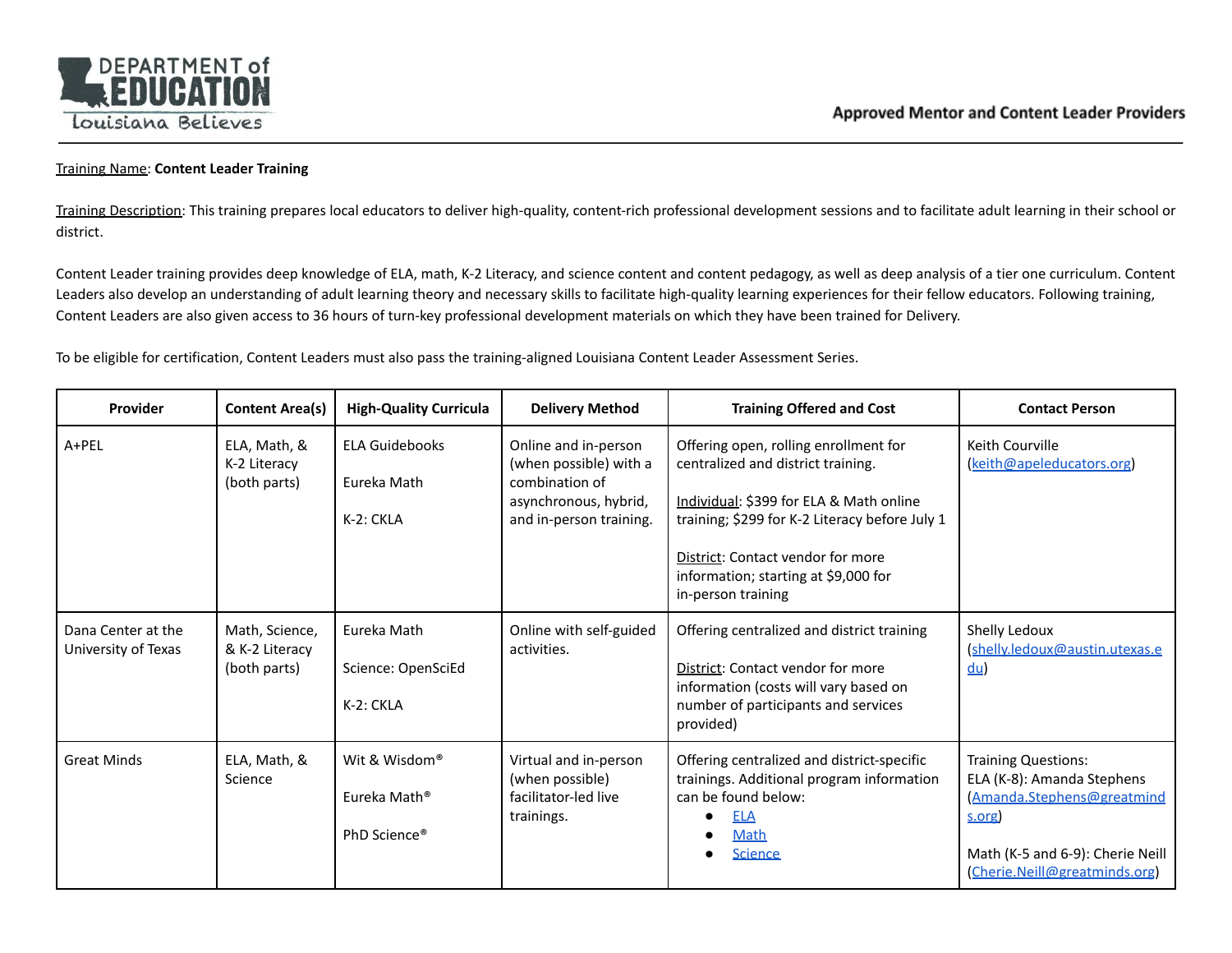

|                               |                              |                                                                   |                                                                                                                             | Costs will vary based on the number of<br>participants and services provided. Contact<br>vendor for more information.                                                                                                                           | Science (K-5): Kristi Madden<br>Kristi.Madden@greatminds.or<br>g)<br><b>Cost Questions:</b><br>Jaime Courtright<br>(Jaime.Courtright@greatminds.<br>$org$     |
|-------------------------------|------------------------------|-------------------------------------------------------------------|-----------------------------------------------------------------------------------------------------------------------------|-------------------------------------------------------------------------------------------------------------------------------------------------------------------------------------------------------------------------------------------------|---------------------------------------------------------------------------------------------------------------------------------------------------------------|
| <b>Instruction Partners</b>   | <b>ELA</b>                   | <b>ELA Guidebooks</b>                                             | Online and in-person<br>(when possible) with<br>live training from a<br>facilitator                                         | Offering district training<br>District: Contact vendor for more<br>information (costs will vary based on<br>number of participants and services<br>provided                                                                                     | Jordan Brophy-Hilton<br>(jordan.brophy-hilton@instruct<br>ionpartners.org)                                                                                    |
| Keys to Literacy              | K-2 Literacy<br>(both parts) | K-2: CKLA                                                         | Online and in-person<br>(when possible) with<br>live training from a<br>facilitator.                                        | Offering centralized and district training<br>Live virtual training is priced at \$2700 a<br>day per cohort (up to 35 participants)<br>In-person price is \$3300 a day (includes all<br>travel expenses) per cohort (up to 35<br>participants). | Lisa Klein<br>(lisa@keystoliteracy.com)                                                                                                                       |
| <b>Leading Educators</b>      | Math and<br><b>ELA</b>       | Eureka Math;<br><b>Illustrative Math</b><br><b>ELA Guidebooks</b> | Online and in-person<br>(when possible) with a<br>combination of<br>self-guided and live<br>training with a<br>facilitator. | Offering centralized and district training<br>Individual: \$5,000 per participant<br>District: contact vendor for more<br>information                                                                                                           | Sara Neal for individual<br>participation<br>(sneal@leadingeducators.org)<br>Katie Murphy for district<br>participation<br>(kmurphy@leadingeducators.o<br>rg) |
| Louisiana State<br>University | Math                         | Eureka Math                                                       | Online and in-person<br>(when possible) with<br>live training with a                                                        | Offering centralized and district training<br>Contact vendor for more information (costs                                                                                                                                                        | Dr. James Madden<br>(mmmad@math.lsu.edu)                                                                                                                      |